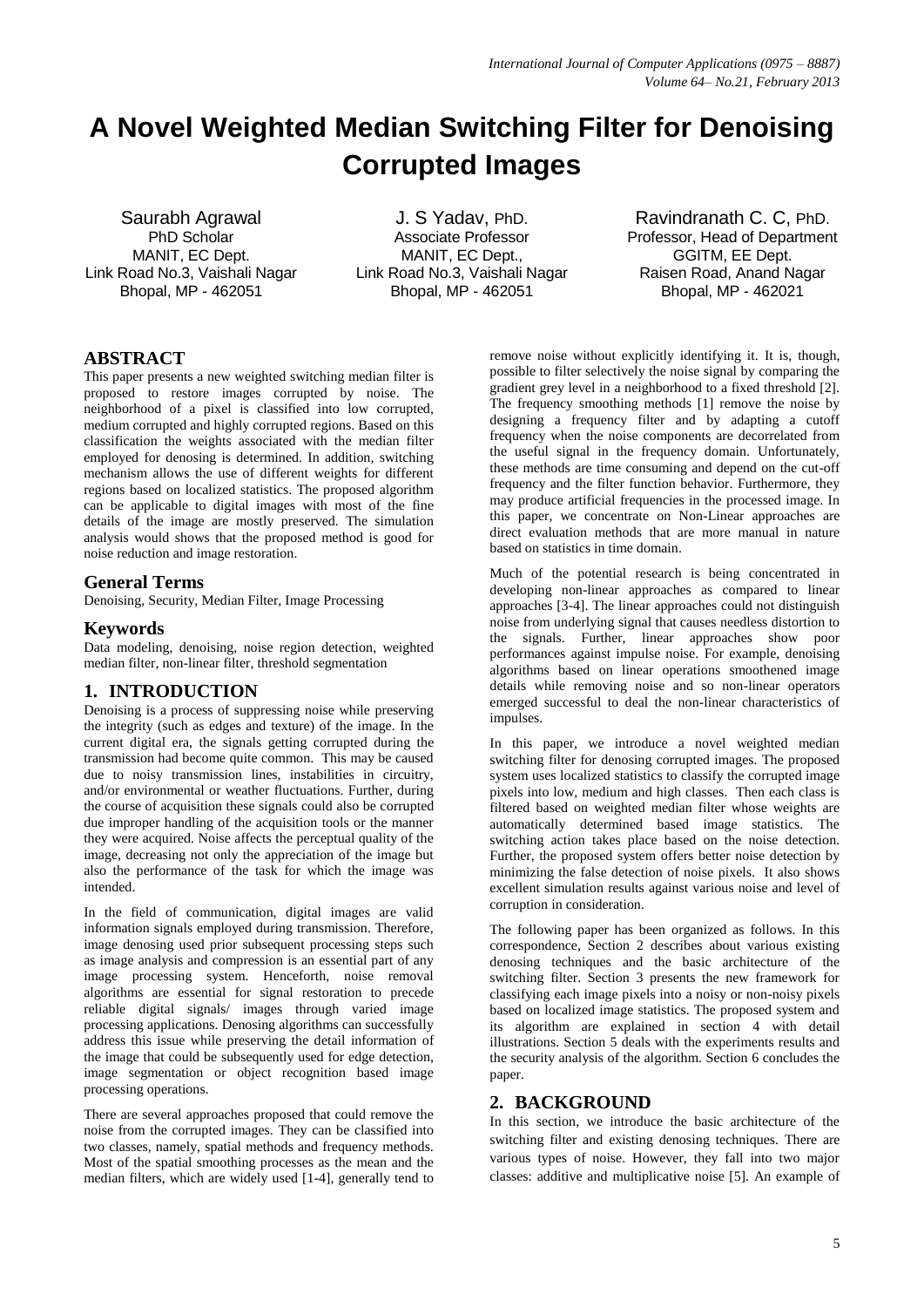multiplicative noise is variable illumination. This is perhaps the most common type of noise in images.

Additive noise is often assumed to be Impulse noise or Gaussian noise which is perhaps the most common type of noise that occurs during digital media transmission. Impulse noise alters at random the value of some pixels. In a binary image this means that some black pixels become white and some white pixels become black. This is why this noise is also called salt and pepper noise [6]. Additive zero-mean Gaussian noise means that a value drawn from a zero-mean Gaussian probability density function is added to the true value of every pixel.

In general, we consider two aspects in designing a switching filter i.e. noise detector and noise estimator (filter). The efficiency and robustness of the switching filter depends on how well the noise detector can differentiate between various types of noises within the given digital media. In case of estimator[7-11], we are employing a rank order filter as a denoising filter. A filter whose the output value depends on the ranking of the pixels according to their grey values inside the filter window is called rank order filter. The most common rank order filter is the median filter. The basic architecture of the switching filter is illustrated in the figure 1.



**Fig. 1Basic architecture of the switching filter**

## **2.1 Noise Detection**

The role of noise detection is vital as it can considerable improve the efficiency of the denosing system. Further, it can also reduce over-filtering and preserve image details and structure to maximum extent. Henceforth, these algorithms have received considerable attention in image processing research over the last two decades [8-10]. A. Beghdahi and A. Khellaf [10] proposed entropy based noise detection algorithm for impulse noise, which was very effective and robust but showed poor response for Gaussian noise and mixture of both.

Abreu, E. and S.K. Mitra [11] used a variation measure based on the standard deviation of the localized image statistics. Further, to improve its robustness they created a training sets based on these measure. This framework could successfully classify impulse noise regions. Unfortunately, it did not offer promising analysis in case of the Gaussian noise.

#### **2.2 Noise Estimator**

One important characteristic of the median based denoising consists of the fact that it does not produce values for a pixel that do not exist in the original image. The median is the grey level value which divides a distribution in two equally numbered populations. For example, if we use a 3 X 3 window, we have 9 grey level values which we order in an increasing sequence. Then the median value is the fifth value.

This method has the effect of forcing points with distinct intensities to be more like their neighbors, thus eliminating intensity spikes which appear isolated. Consider the pixels  $X = \{x_1, x_2, x_3, \dots, x_n\}$  then the median of these pixels is calculated by sort these pixels into increasing order. Then the median of the sequence is given by

$$
Median[X] = \begin{cases} x_{(n+1)/2} & \text{if } n \text{ is odd} \\ \frac{(x_{n/2} + x_{(n+2)/2})}{2} & \text{if } n \text{ is even} \end{cases}
$$

Assuming that  $x_1, \, x_2, \, \ldots, \, x_{n-1} < x_n$ . Unfortunately, using the median framework and the universal denosing method throughout the image would result in following shortcoming:

- This system would denoise all the pixels of the image in consideration without analyzing if the pixel is corrupted or not.
- The system might contribute to the needless degradation of image details and fine features.
- In case of image corrupted with Gaussian noise, it offers poor filtration.

Henceforth, we need to design a denoising method that could address each noise structure with a specific framework for filtering.

## **3. PIXEL SELECTION**

In this section, we introduce a method based on the localized statistics for analyzing corrupted pixels to non-corrupted pixels within an image. We have designed variations measures based on the localized statistical calculations that are dependent on median based statistics. Thus, algorithms designed based on these measures offer increased accuracy in the separation and identification of different types of noise.

$$
\rho = \frac{1}{N} \sum_{n=0}^{N} (x_n - Median\{x_n \mid | n \in [1,..,N]\})^2
$$

Where,

" $\rho$ " indicates the variation designation

"N" indicates the number of pixels in the window

" $x_n$ " indicates the iterative pixel of the window"

 By using, local variation based median statistics of neighboring pixels gives stronger foundation about the pixel in consideration. In addition, it offers room for error by incorporating method to remove contribution of corrupted pixels to local statistics. Directional variation measure allows for mapping of fluctuations along different axis as presented in the figure 2. It is a well-known fact that directional variation measure based median analysis provides a through classification based on orientation with respect to center pixel. The ability to selectively classify corrupted to non-corrupted pixel allows the reduction in false detection of pixels.

This system offers the ability to reconstruct images corrupted with extreme levels of noise. Moreover, automatic threshold calculation presents as additional advantage in comparison with the existing systems. The general classification of the pixels in the image based on the proposed framework is illustrated in the figure 3.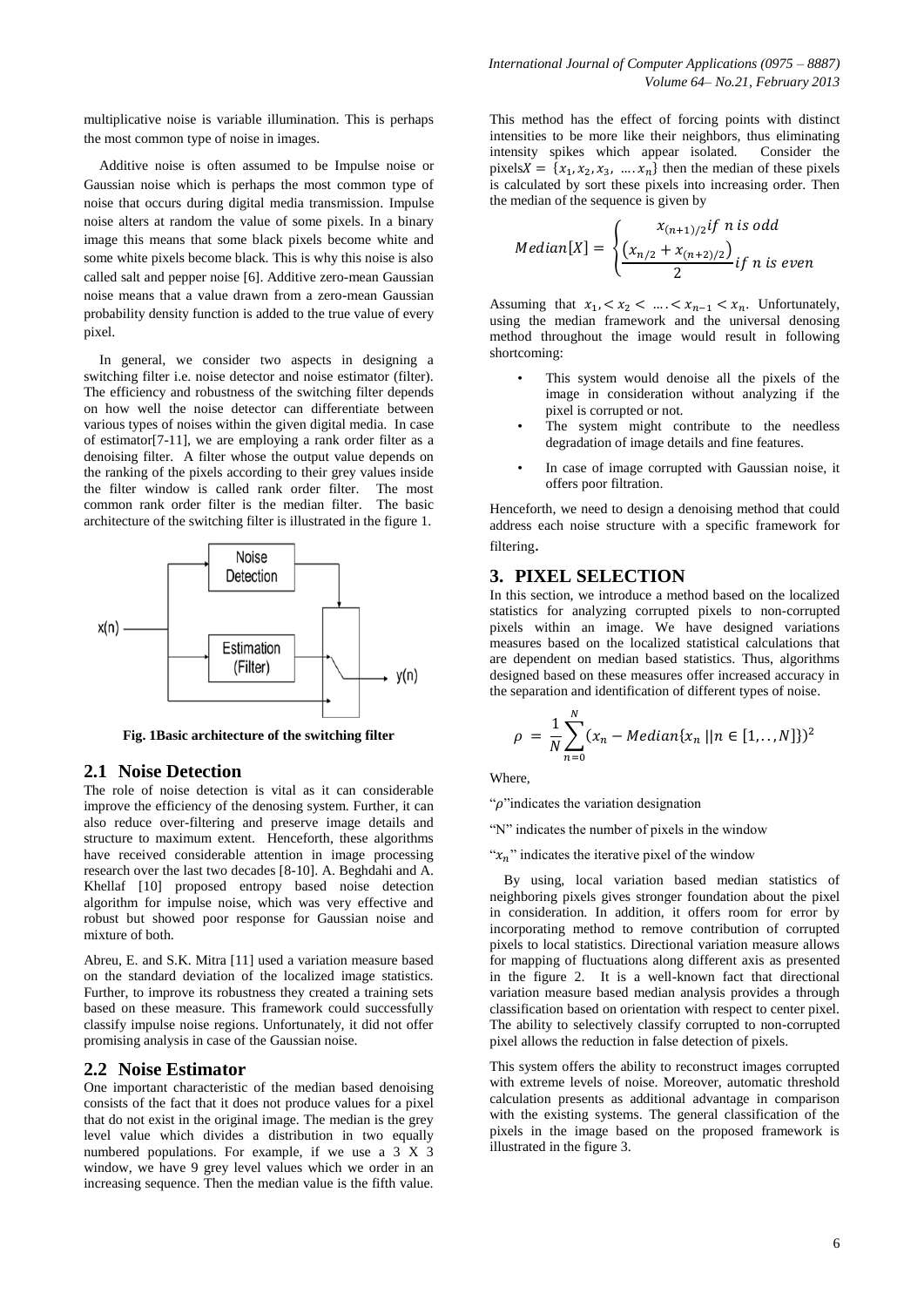*International Journal of Computer Applications (0975 – 8887) Volume 64– No.21, February 2013* 



**Fig. 2 Different variations in a 3x3 block**



**Fig. 3 The general classification of the pixels** 

The initial threshold " $\rho_s$ " is derived by constructing histograms of all the variations of the pixels within the image. This threshold differentiates between the smooth regions and non-smooth regions (homogeneous regions). Thus, over filtering issues are readily addressed using this classification. The effect of this measure has been illustrated in the figure 4, where figure  $4(a)$  is the original image and the figure  $4(b)$  is the homogenous area and the blacken spots are the estimated smooth regions as per the proposed variation.



**Fig. 4 a) The original image & b) Homogeneous areas within the image** 

The next variation measure is employed to differentiate between moderate to high variation pixels based on the threshold measure " $\rho_g$ ". The expression associated with this threshold measure is given as

$$
\rho_g = \frac{1}{N * M} \sum_{i=1}^{N} \sum_{j=1}^{M} \rho(i, j)
$$

Where,

" $\rho_q$ " indicates the second threshold measure

"N" & "M" indicates the size of the image

" $\rho$ " indicates the variation measure of each pixel

The basic classification of the pixels is into three groups based on the threshold measure i.e. as follows

 $\rho < \rho_s$ 

- 1. Low Variation Pixels
- 2. Moderate Variation Pixels  $<\rho<\rho_g$  $\rho_{\rm c}$
- 3. High Variation Pixels





**Fig. 5 a) The original image b) possible low variation pixels c) texture pixels d) edge pixels e) Gaussian Noise pixels and f) Impulse noise pixels**

The High variation pixels comprise of the edge pixels and impulse noise pixels which can be classified based on the variations measures (i.e. horizontal, vertical and diagonal) discussed in the earlier section. In this paper, we limit our focus to horizontal and vertical directional measures. These two sets are calculated for every high variation pixel in the image and the expression is evaluated as follows

$$
\alpha = \frac{Max (p_h^2)}{Min (p_v^2)}
$$

Where,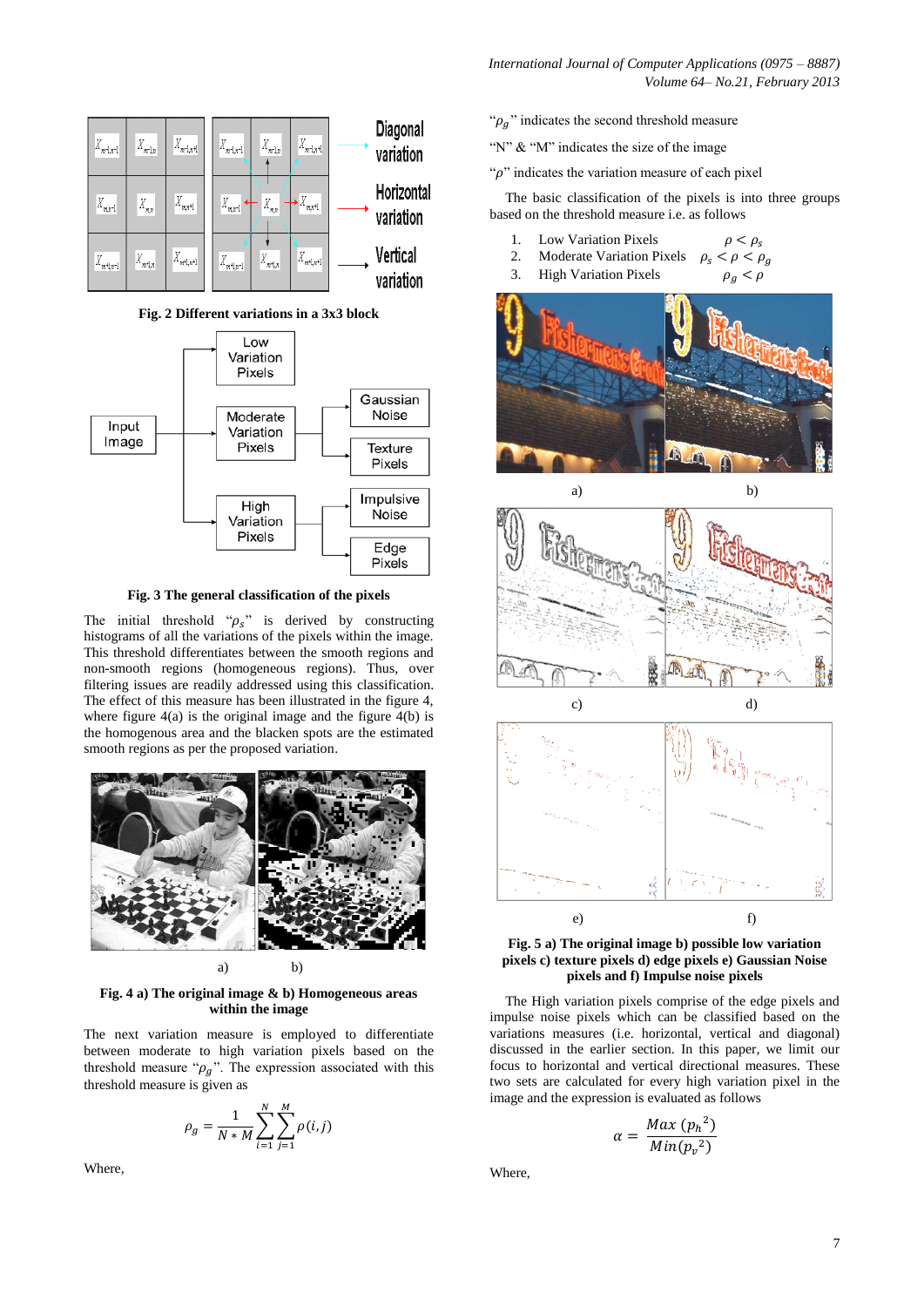" $\alpha$ " indicates the directional variation measure ratio and " $\rho_h$ " & " $\rho_n$ " indicates the two sets of the directional measures for high variation pixels. The same propose is carried out for the classification of the Gaussian noise pixels to the texture pixels. The various classes of pixels in a given image are presented below in figure 5.

#### **4. PROPOSED SYSTEM**

In this section, we introduce a new weighted switching filter for denoising corrupted digital images. The basic block diagram of the proposed system is illustrated in the figure 6.

*Input image:* The input image may be of any image format using the 8-bit, power of two's representation. The proposed algorithm may also be applied on 24-bit, RGB images treating individual layers as an individual 8-bit image.

*Threshold Calculation.* The variation measure for each pixel is calculated " $\rho$ ". Then the corresponding thresholds are calculated as per the expression presented in the above section. Thus, we have the following threshold values " $\rho_s$ ,  $\rho_q$  and  $\alpha$ ". " $\alpha$ " is calculated only for the pixels whose variation measure " $\rho$ " is greater than " $\rho_a$ ".

*System 1: Pixel Classification.* This block is the first stage of the proposed denoising system. Based on the thresholds every pixel within the image is classified into the following groups as presented below:

| Smooth & Texture pixel | $\rho < \rho_{\rm s}$                   |
|------------------------|-----------------------------------------|
| Gaussian Noise pixel   | $\rho_{\rm s} < \rho < \rho_{\rm a}$    |
| Impulse Noise pixel    | $\rho_q < \rho \& \alpha < \alpha_n$    |
| Edge pixel             | $\rho_a < \rho \& \alpha \geq \alpha_n$ |

Where, " $\alpha_n$ " is the final threshold that would classify between impulse noise and edge pixels.

*System 2: Pixel Estimator.* This block is the second stage of the proposed denoising system where actual filtering of the noise takes place. Any pixel of the corrupted image identified as a smooth, texture, edge pixel is un-altered and passed directly as the denoised output. But in case of Impulse and Gaussian noise pixel weighted median filter is applied.

Weights associated with the median filter are altered based on the pixel in consideration. If the pixel in consideration is an impulse noise pixel then we use regular median filter architecture. But if the pixel in consideration is a Gaussian

Noise pixel then the weights associated with the median filter are altered and based on the LMW, MW, HMW and the corresponding output is determine as the denoised output.

LMW, MW, and HMW (indicates the low median weight, median weight, high median weights respectively) that are determined based on localized statistics. For a given localized window, we determine three medians based on distribution with in the region of interest. Pixels whose values are below median value are called low median pixels and pixels whose values are above median are called high median pixels.

For each class, the median is determined and the average of two classes along with median value of the localized window determines the filter value output on the center pixel. Consider the pixels  $X = \{x_1, x_2, x_3, \dots, x_n\}$  then the median of these pixels is given by med $[X]$ . Then the expressions of LMW, MW, and HMW are as follows

$$
LMW = Median\{x_i \le med[X]\} \quad i \in [1,2,..n]
$$

$$
MW = med[X]
$$

 $HMW = Median\{x_i \ge med[X]\}$   $i \in [1,2,..n]$ 

The filter output of the proposed filtering is obtained based on the equation given below

$$
\hat{X} = \frac{\beta_1 * LMW + \beta_2 * MW + \beta_3 * HMW}{\beta_1 + \beta_2 + \beta_3}
$$

Where,  $\beta_1$ ,  $\beta_2$ ,  $\beta_3$  are the weights associated with the each of the localized statistics determined earlier, further for simulations purpose the values of the each weight have been fixed as 0.85, 1.2, and 0.8. Currently, research is being carried out to determine the impact of each weight on the statistic with respect to the denoising of the corrupted region.

#### *Output:*Denoised image.

The proposed systemis quite easy to use and simply to alter based on the requirement, as all necessary parameters are dictated based on the statistics of the corrupted image. Further, the base of the system is threshold calculation that classifies pixels into various classes which could be used in various security applications as well. Further, the filtering algorithms are independent with reference to proposed system hence forth they could be altered to enhance the performance of the proposed system.



**Fig. 6 The general structure of the weighted switching median filter for denosing corrupted images**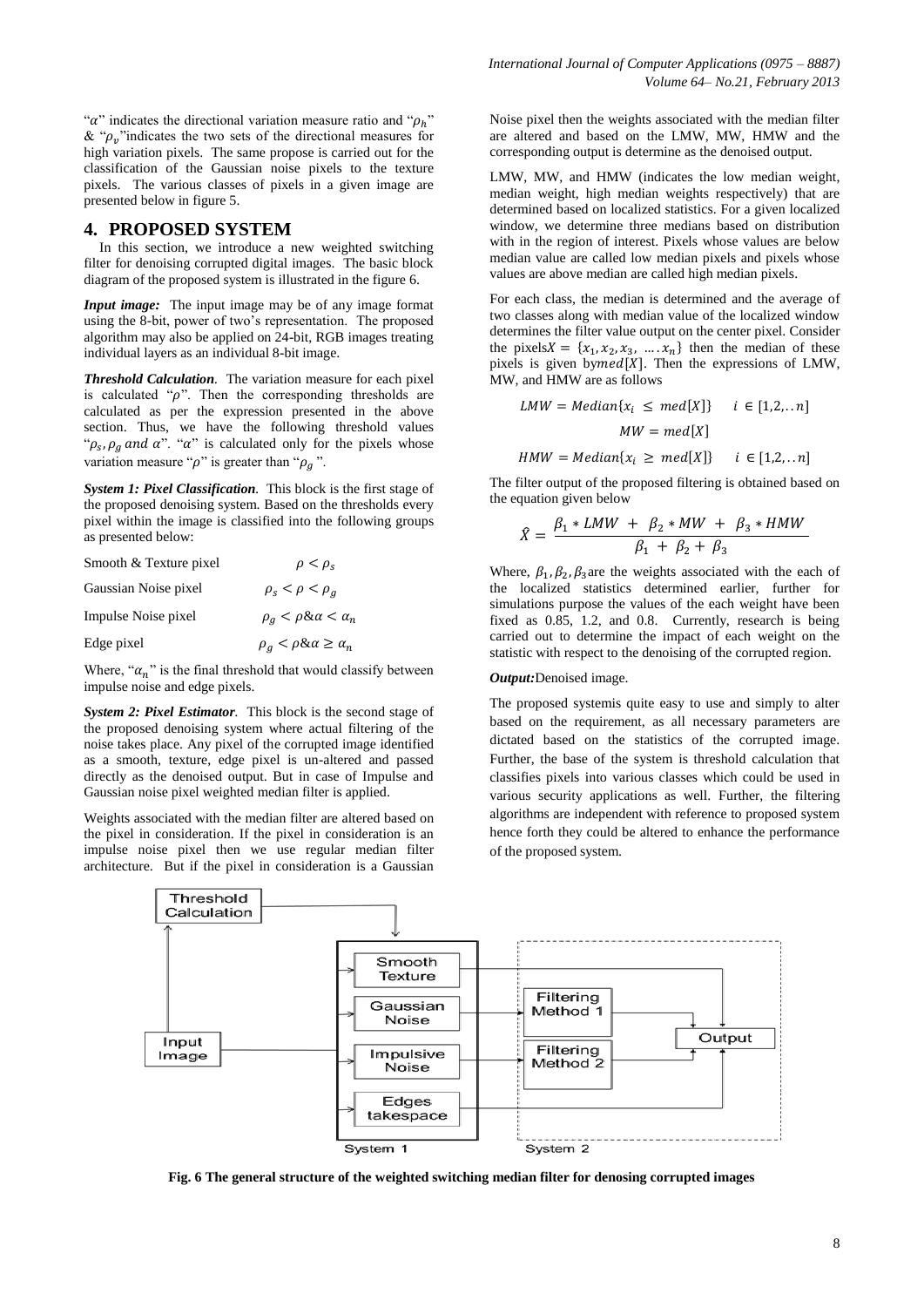## **5. COMPUTER SIMULATIONS**

In this section, the simulations results of proposed security system are presented. Computer simulations were simulated using MATLAB software package. Analysis was carried out using 100 digital images of varying formats, sizes, texture and contour (simulations are presented for few images). These images were taken using 2 digital cameras Nikon D100 and Canon EOS Digital Rebel and modified in Photoshop to attain a smooth histogram.

## **5.1 Statistical Analysis**

Initial investigation was based on the statistical analysis between the corrupted image and the corresponding denoised image. A good measure would be able to identify the value regarding, how much an image has changed from applying proposed denoising technique. This evaluation measure is based on the calculation of the MSE value as presented below

$$
MSE = \frac{1}{N * M} \sum_{i=1}^{N} \sum_{j=1}^{M} (x(i,j) - y(i,j))^2
$$

Where, "*x*" indicates the original image and "*y*" indicates the denoised image of size "N" and "M".

**Table 1. MSE of the corrupted and filtered images with reference to original uncorrupted image**

| Images                                        | Lena | <b>Sarkis</b> | Fisherman | Rose |
|-----------------------------------------------|------|---------------|-----------|------|
| 10%<br>Impulse                                | 1147 | 1043          | 1223      | 968  |
| 10%<br>Impulse<br>(filtering)                 | 102  | 212           | 133       | 87   |
| $0.1$ var<br>Gaussian                         | 690  | 1025          | 865       | 632  |
| $0.1$ var<br>Gaussian<br>(filtering)          | 44   | 93            | 105       | 45   |
| $10\% + 0.1$ var<br>Both                      | 1623 | 1945          | 2013      | 1476 |
| $10\% +0.1$ var<br><b>Both</b><br>(filtering) | 69   | 253           | 162       | 110  |
| Clean Image<br>(filtering)                    | 31   | 62            | 59        | 24   |

The mean square error of each image that was corrupted and denoised with reference to the original uncorrupted image is presented in the Table 1. Further, for better analysis, we the proposed denosing on the original uncorrupted image to investigate its affect and the system was denosing information this was due to the natural noise that normally present in an image is due to the following reasons.

- 1) due to light condition during which the image is taken,
- 2) due to the hard ware employed to take the image and
- 3) due to the handling of device while taking the image.

It is evident from the table 1,the proposed system offers a robust denosing mechanism for the corrupted image.

## **5.2 Visual Analysis**

In order to test the robustness of the proposed system after denoising, we performed human visual system (HVS) comparison test. In this test, we selected a group of 25 volunteers from the electronics and communication department at "Maulana Azad National Institute of Technology, Bhopal" and asked them to rate (0 to 10) the each Denoised Image they saw is close to the original image with reference to corrupted image. For this case, we used varying capacities of noise [such as 10% impulse, 10% Gaussian and 10% each Impulse and Gaussian].



**Fig. 7 a) The corrupted image with 10% impulse noise b) denoised image**



**Fig. 8 a) The corrupted image with 0.1 variance Gaussian noise b) denoised image**



**Fig. 9 a) The corrupted image with 10% impulse noise and 0.1 variance Gaussian noise b) denoised image**

The figure 7 shows the corrupted image with 10% impulse noise and the corresponding denoised image. The figure 8 shows the corrupted image with 0.1 variance Gaussian noise and the corresponding denoised image. The figure 9 shows the corrupted image with 10% impulse noise over which 0.1